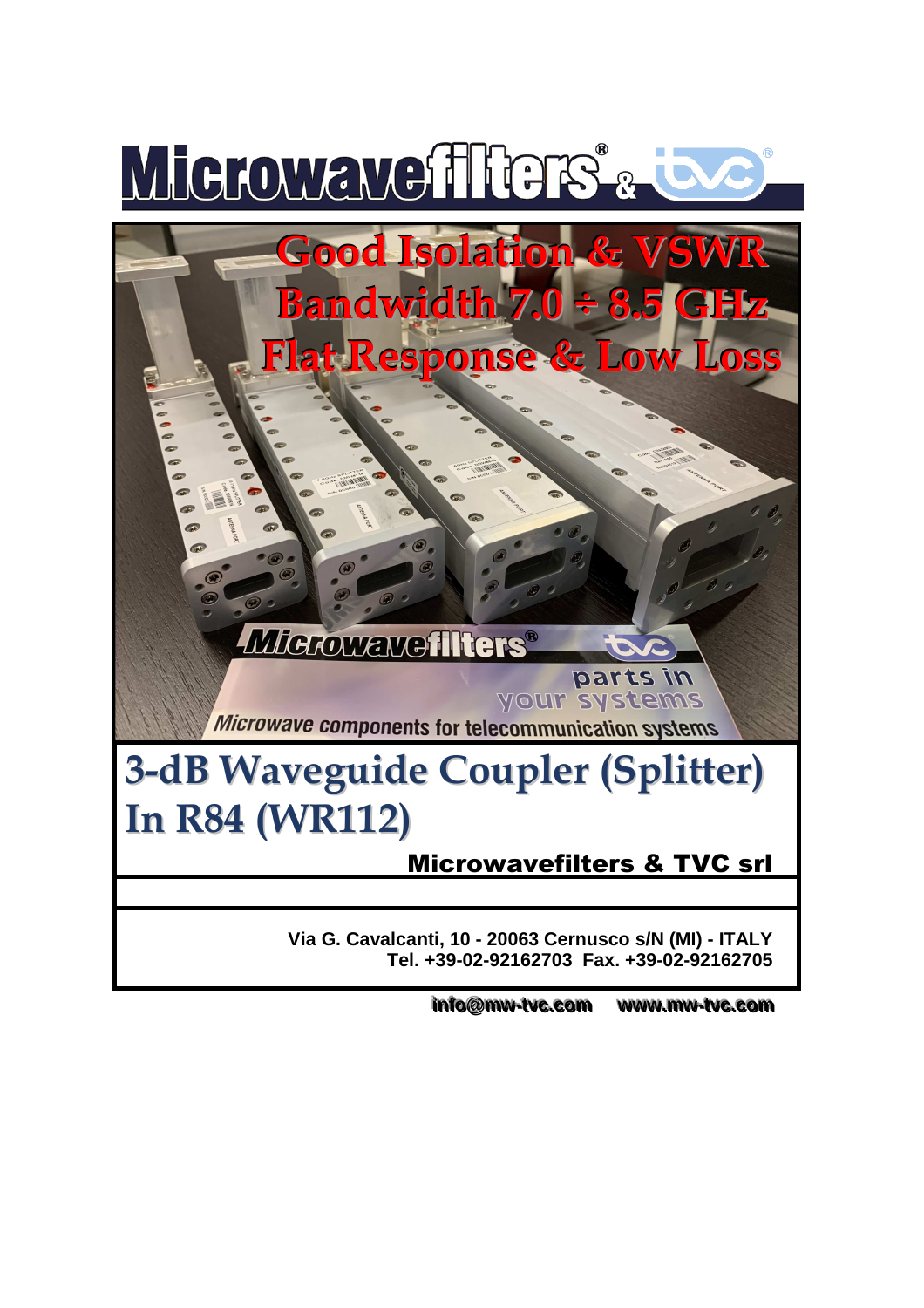

**Microwavefilters &TVC** has developed a new family of waveguide directional couplers, with 3 dB and 6 dB couplings, which can be used as dividers for indoor branching systems, among other things.

This family is characterized by its wide and flat frequency response, good VSWR, isolation and low loss.

## **Main Electrical & Mechanical Characteristics**

 Primary line loss **3.2 dB (± 0.3 dB)** Part Number **NMW4714** Coupling factor **3.2 dB (± 0.3 dB)**  Frequency range **7.1 ÷ 8.5 GHz**  Isolation **≥ 25 dB**  Waveguide **WR112 (R84)** 

Operating Temperature Range **-40 ÷ +70 °C**  Dimensions **270.0 x 126.3 x 63.5 mm** 

VSWR (Return Loss) **1.12:1 max. (≥ 25.0 dB)**  Intermodulation **≤ 148 dBc, 2 input tones of 36 dBm**  Input / Output Ports **UDR84 Flange on Antenna Port with M4 threaded holes and UER84 Flanges on primary and secondary ports**



 **info@mw-tvc.com www.mw-tvc.com**